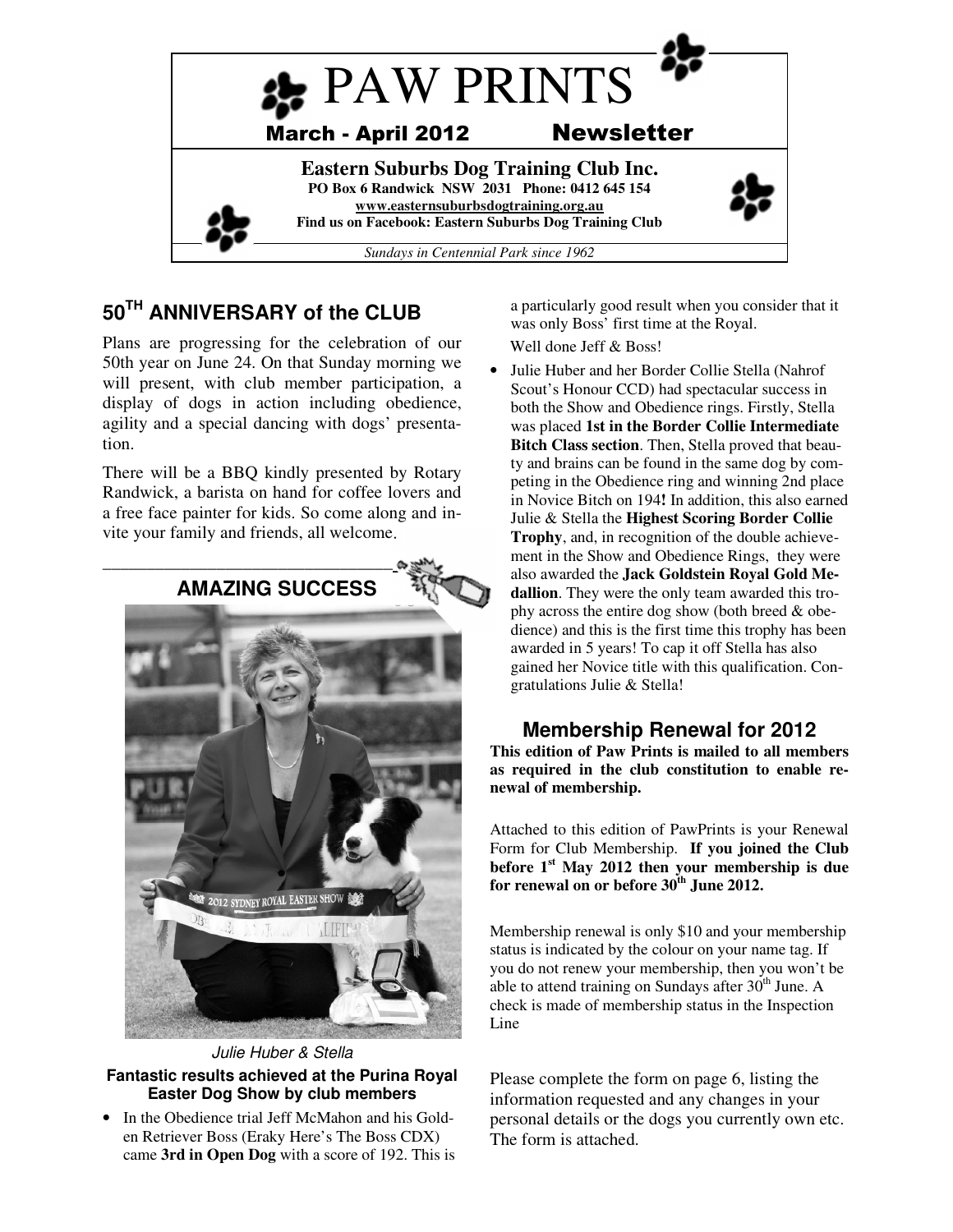# **GETTING TO KNOW YOU Jean Walker**



Jean, Ruby and Rosie

- 1. **What is your first memory of owing a dog?** I grew up with dogs. I cannot remember a time without them. I have always had dogs around me. They were there before I was born.
- 2. **What was the first dog you owned yourself?**

The first dog I owned personally was a dachshund that I had when my children were small. Then my brother bought me my first chihuahua (I have always loved them).

- 3. **What dogs do you own now?**  I have a chihuahua named Rosie and a king charles spaniel named Ruby.
- 4. **When did you first join the Eastern Suburbs Dog Training Club?** I joined with my second chihuahua Belle. This

was around 1980. I saw an advert in the local paper saying you could train your dog. I rang and asked if it was possible to train a chihuahua and was told that *any* dog could be trained!

- 5. **Tell us about the first dog you trialed.**  I trialed Belle but she was no good. She had a habit of slow-motion sitting but only during trials!
- 6. **How many dogs have you trialed with our club?**

Belle, of course. Then there was Pixie, a black and white long haired chihuahua up to U.D (we had to stop because she had a heart condition). Ruby, my king charles spaniel did achieve her U.D. title. Now I am competing with Rosie in Open.

- 7. **How did you become a trainer at the club?**  They were always wanting instructors and when they were short, I filled in because I wanted to help out.
- 8. **Is there any particular style of dog training that you prefer?**

I prefer the gentle approach. I don't like people being rough with their dogs. Dogs must be treated with kindness. Do a little every day and follow through on every command. Always finish with something the dog does well and enjoys so you finish on a happy note.

9. **What are your hopes for the club in the future?** 

I hope it continues. And it would be wonderful to get a club house! This is my dream.

-------------------------------------------------------------

# **INCOMING THANKS**

"As the proud winner of the Utility Bitch Class at this years Sydney Royal, I would like to thank your club for the beautiful set of crystal glasses. They will be

treasured always. Regards, Sam Field & "Chase"

#### **& the Runner Up:**

"Last week at the 2012 Sydney Royal Easter Show I was fortunate to receive 2nd place in the Utility Obedience Bitch class with my bitch 'Koonski Just A Dash'.

The prize was sponsored by your wonderful club. It was a beautiful set of six glasses engraved or etched with the logo of the Easter Show; they are absolutely beautiful and will be treasured by me. Please accept this as my sincere Thank You from a competitor who has benefitted from your generous sponsorship at the

> Sydney Royal. Once again thanks, Kathie Minton."

# **Obedience Class Promotions**

Well done to Club Members and dogs who earned promotions from February to March:

#### **Class 1-2**

- Brian Conner & Yami
- $\star$  Jennifer Fahy & Lara
- $\lambda$  Jacqueline Robinson & Kodi

#### **Class 2-3**

- Robert Kenna & Benson
- Simone Pensko & Molly
- $\star$  Sandra Walker & Miley

#### **Class 3-4**

- $\vec{X}$  Jan Evans & Hero
- Paul Jumikis & Toby
- Alaina Graham & Sophie



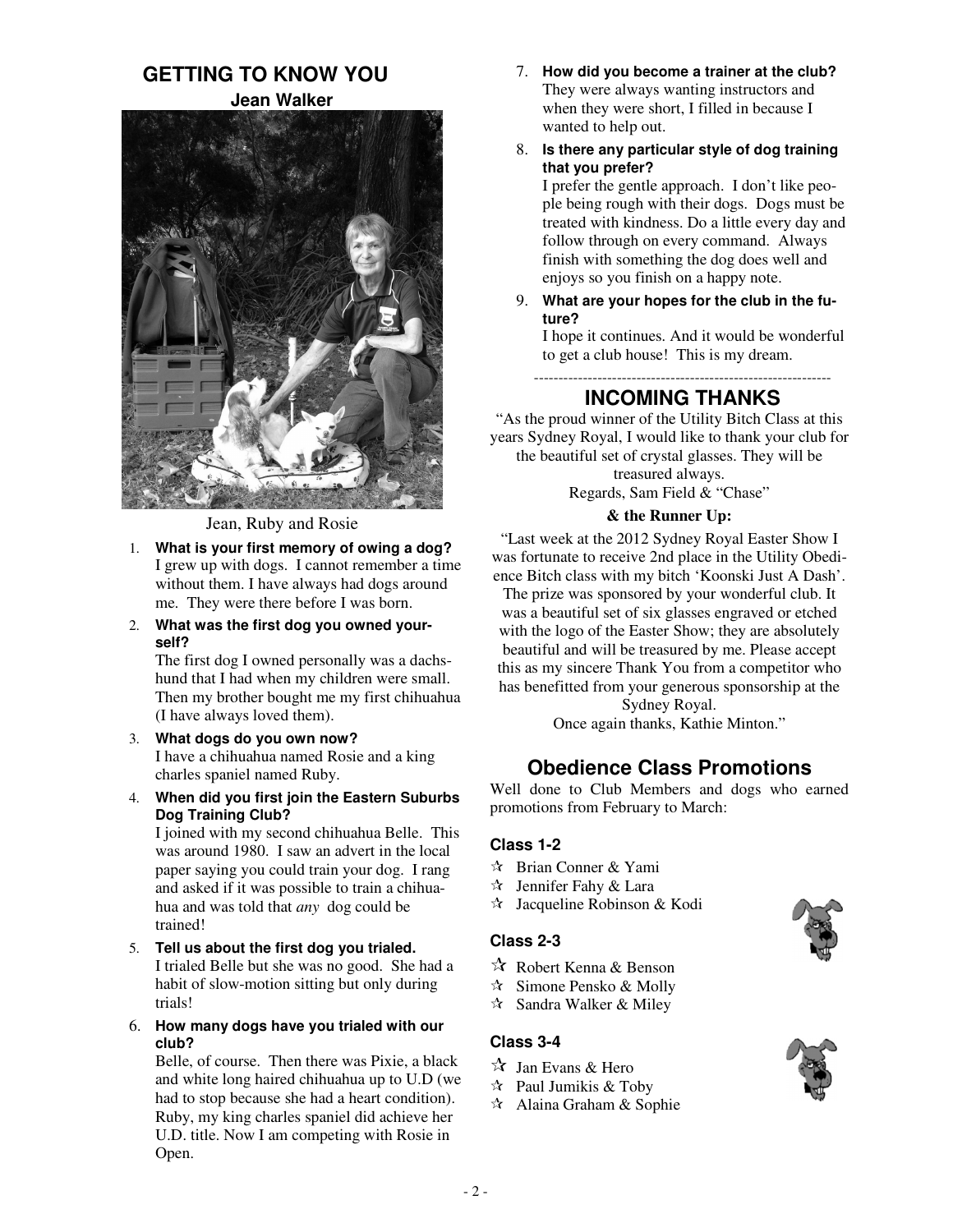#### **Training Dates & 2011/12 Events\***

- □ April 29<sup>th</sup> Adult Joiner 8:00am. Inspection Line 8:30am. Puppy Training 10:15am
- □ May 6<sup>th</sup> Promotion Testing 7:30am Inspection Line 8:30am. Puppy Joiner 9:15am
- □ May 13<sup>th</sup> Stability Testing 7:30am Adult Joiner 8:00am. Inspection Line 8:30am. Puppy Training 10:15am
- $\Box$  May 20<sup>th</sup> Promotion Testing 7:30am Inspection Line 8:30am. Puppy Joiner 9:15am GENERAL MEETING 9:45 am
- □ May 27<sup>th</sup> Adult Joiner 8:00am. Inspection Line 8:30am. Puppy Training 10:15am
- □ May 27<sup>th</sup> Adult Joiner 8:00am. Inspection Line 8:30am. Puppy Training 10:15am
- □ June 3<sup>rd</sup> Promotion Testing 7:30am Inspection Line 8:30am. Puppy Joiner 9:15am
- $\Box$ June 10<sup>th</sup> **QUEENS BIRTHDAY LONG WEEKEND – NO TRAINING**
- □ June  $17<sup>th</sup>$  Adult Joiner 8:00am. Inspection Line 8:30am. Puppy Training 10:15am
- **June 24th ANNIVERSARY OPEN DAY CELEBRATIONS – ALL WELCOME**
- □ Sep 9<sup>th</sup> 2012: Annual General Meeting
- □ Sep 23<sup>rd</sup> 2012: ESDTC Obedience Trial
- Dec 9th 2012: Xmas Fun Day & Year End

\*Please note: 2012 event dates are subject to change

#### **Obedience Trialing Results**

Club members regularly compete and progress at trial events. Please let the committee or editors know of your progress so it can be noted here!

# **We Are ONLINE :**

 $\Rightarrow$  www.easternsuburbsdogtraining.org.au

In addition, the Club now has a Facebook page. A link is available from our website or you can go to:

 $\Rightarrow$  facebook.com/EasternSuburbsDogTrainingClub

We plan to add more photos and news and provide online copies of PawPrints and other Club publications on our website and Facebook page to make them more interesting and useful. *And don't forget, you too can contribute to your Club via Facebook.* 

### **NOTICE OF MEETING**

NOTICE IS HEREBY GIVEN OF A GENERAL MEET-ING OF THE CLUB TO BE HELD ON SUNDAY **20 MAY** 2012 ON THE TRAINING GROUNDS IN CENTENNIAL PARK, COMMENCING AT 9.45AM.

#### **AGENDA**

- 1. To note apologies for non-attendance
- 2. To confirm Minutes of the previous General Meeting (as posted on the Club notice board)
- 3. To discuss business arising from these Minutes
- 4. To receive reports from the Committee
- 5. To consider and deal with Motions of which due notice has been given
- 6. To receive Notices of Motion
- 7. To consider and deal with Motions of which notice has not been given
- 8. To hear and answer through the Chair questions from Members
- 9. To deal with such other business as the Chair or Members may allow

#### **NOTICES OF MOTION**

Notice of Motions will be posted on the Club notice board on the grounds 2 weeks prior to the meeting.

**N.B. If, for any reason, a quorum not be present, this meeting will be held on Sunday 27 May 2012.**

# **Too Wet to Train?**

If we wake up to rain on Sunday the Club has a 2 stage cancellation process for wet weather. The  $1<sup>st</sup>$  is to cancel joiner registration – we can't put out the registration desks in the rain. The  $2<sup>nd</sup>$ , if the weather's too wild, is to cancel training classes. However, if it's not too wet and wild, the Club may run combined classes, depending on Instructor availability. Normal ground fees are due for these classes.

In exceptional weather circumstances the decision to cancel training may be made on Saturday night before Sunday training. This will be recorded as a message on the club phone as soon as the decision is made. Members can call the Club for a status update on **0412 645 154.** Please note: **We cannot respond to voice or text messages.**



.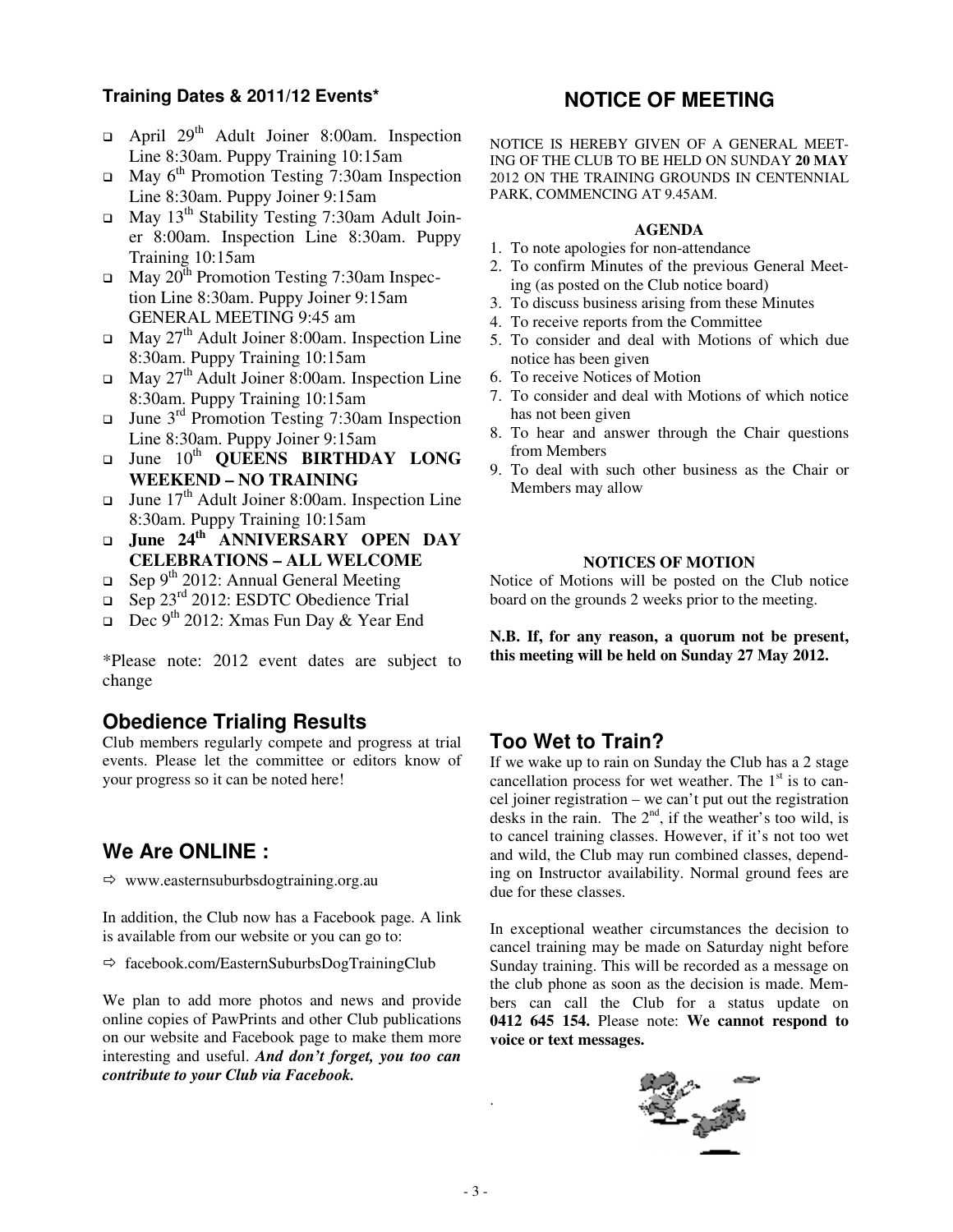# **Using Music to calm your dog**

I listened to a very interesting show on ABC Radio regarding using music to calm dogs. The person being interviewed was Lisa Spector, a concert pianist who is a co-founder of "Through a Dogs Ear". She has a range of music proven to calm anxious dogs. This music has been used successfully in Dog Shelters all over North America as well as some in Australia.

She even has music that can sooth canines that are upset by thunder storms by incorporating thunder into her gentle music. There is also a book by the same name co-authored by Joshua Leeds, a sound researcher and music producer, and Dr Susan Wagner a veterinary neurologist. If you are interested, visit www.throughadogsear.com

**------------------------------------------------------------------------------------------------------------**

(Julie Brandon – ed)

**Welcome New Members – late February to early-April** 

| $\circ$ | Yianni Achele        | $\circ$ | Georgia Hundt     | $\circ$  | Caryl Rorke             | $\circ$  | Paul Watchman      |
|---------|----------------------|---------|-------------------|----------|-------------------------|----------|--------------------|
| $\circ$ | Matt Backhouse       | $\circ$ | Karen James       | $\circ$  | Karin Rose              | $\circ$  | Peter Weir-Smith   |
| $\circ$ | Maie Barrow          | $\circ$ | Matthew James     | $\circ$  | Mitchell Sanders        | $\circ$  | Alice Wong         |
| $\circ$ | Danielle Belleli     | $\circ$ | Louise Kaissis    | $\circ$  | Anastasia Shyshko       | $\circ$  | Joanmy Wong        |
| $\circ$ | Angie Bournazos      | $\circ$ | Jack Keating      | $\circ$  | Haylie Sim              | $\circ$  | Anthony Woodward   |
| $\circ$ | Jillian Brown        | $\circ$ | Ilka Kolodziej    | $\circ$  | <b>Libby Stavrinos</b>  | $\circ$  | Christine Woodward |
| $\circ$ | Cyndy Burkhardt      | $\circ$ | Sherlyn Koo       | $\Omega$ | <b>Melina Stavrinos</b> | $\circ$  | Roswitha Wulff     |
| $\circ$ | John Cordukes        | $\circ$ | Michael Mastello  | O        | <b>Helen Sturgess</b>   | $\circ$  | Joe Yacoub         |
| $\circ$ | Andrew Dawson        | $\circ$ | Lexie McDonald    | $\circ$  | Sarah Tappin            | $\circ$  | Joyce Yacoub       |
| $\circ$ | Helen Deegan         | $\circ$ | Carol McLaren     | $\Omega$ | Debra Trutwein          | $\circ$  | Eleni Yiasemides   |
| $\circ$ | Lorraine Durston     | $\circ$ | Michael Mizrahie  | $\circ$  | Kylie Turner            | $\Omega$ | Maria Yiasemides   |
| $\circ$ | Teresa Fair          | $\circ$ | Victoria Mizrahie | $\circ$  | Eleonore Vandoorne      | $\Omega$ | Samantha Yorke     |
| $\circ$ | <b>Howard Fuller</b> | $\circ$ | Gaby Naher        | $\circ$  | Hillary Waldman         |          |                    |
| $\circ$ | Allan Giddy          | $\circ$ | Nicholas Riggs    | $\circ$  | <b>Frank Walker</b>     |          |                    |
|         |                      |         |                   |          |                         |          |                    |

# **Treasurer's Report**

| Income (February)                                        |     |          | <b>Expenses (February)</b>  |    |             |
|----------------------------------------------------------|-----|----------|-----------------------------|----|-------------|
| Membership Joiners                                       | \$  | 760.00   | Equipment                   | \$ | 5.20        |
| <b>Equipment Sales</b>                                   | \$  | 128.00   | <b>Equipment Stock</b>      | \$ | 106.35      |
| Ground Fees                                              | \$  | 474.00   | <b>Trailer Registration</b> | \$ | 241.60      |
| <b>Coffee Stall</b>                                      | \$  | 13.00    | <b>Coffee Stall</b>         | \$ | 40.40       |
|                                                          |     |          | Telephone                   | \$ | 111.71      |
|                                                          |     |          | Club Clothing               | \$ | 213.40      |
| Total Income                                             | \$. | 1,375.00 | <b>Total Expenses</b>       | \$ | 718.66      |
| Balance on CBA Bank Statement ending 1 March             |     |          |                             |    |             |
| 2012                                                     |     |          |                             |    | \$23,134.45 |
| \$100,312.91<br>Investments: St George Bank Term Deposit |     |          |                             |    |             |

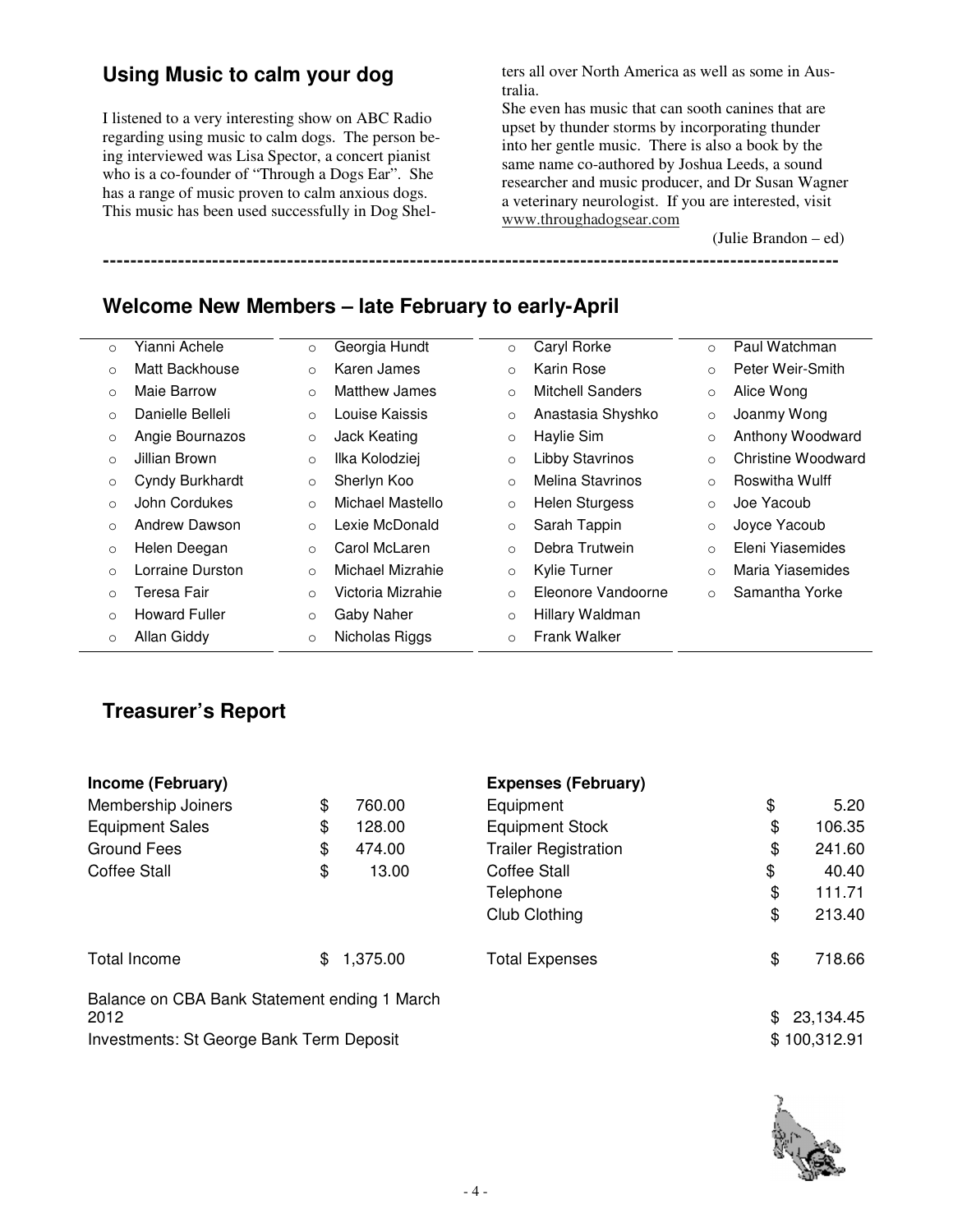# **IT'S OUR 50th! On Sunday June 24**

# We are celebrating 50 years of the Eastern Suburbs Dog Training Club –and all are invited.

Bring along family and friends to see Obedience, Agility and Dancing with Dogs demonstrations Anytime from 9.00 am to 12.00pm

> **Rotary Club Sausage Sizzle Barista Free Face Painting & more**

**Eastern Suburbs Dog Training Club Inc.** 

at Musgrave Avenue in Centennial Parklands